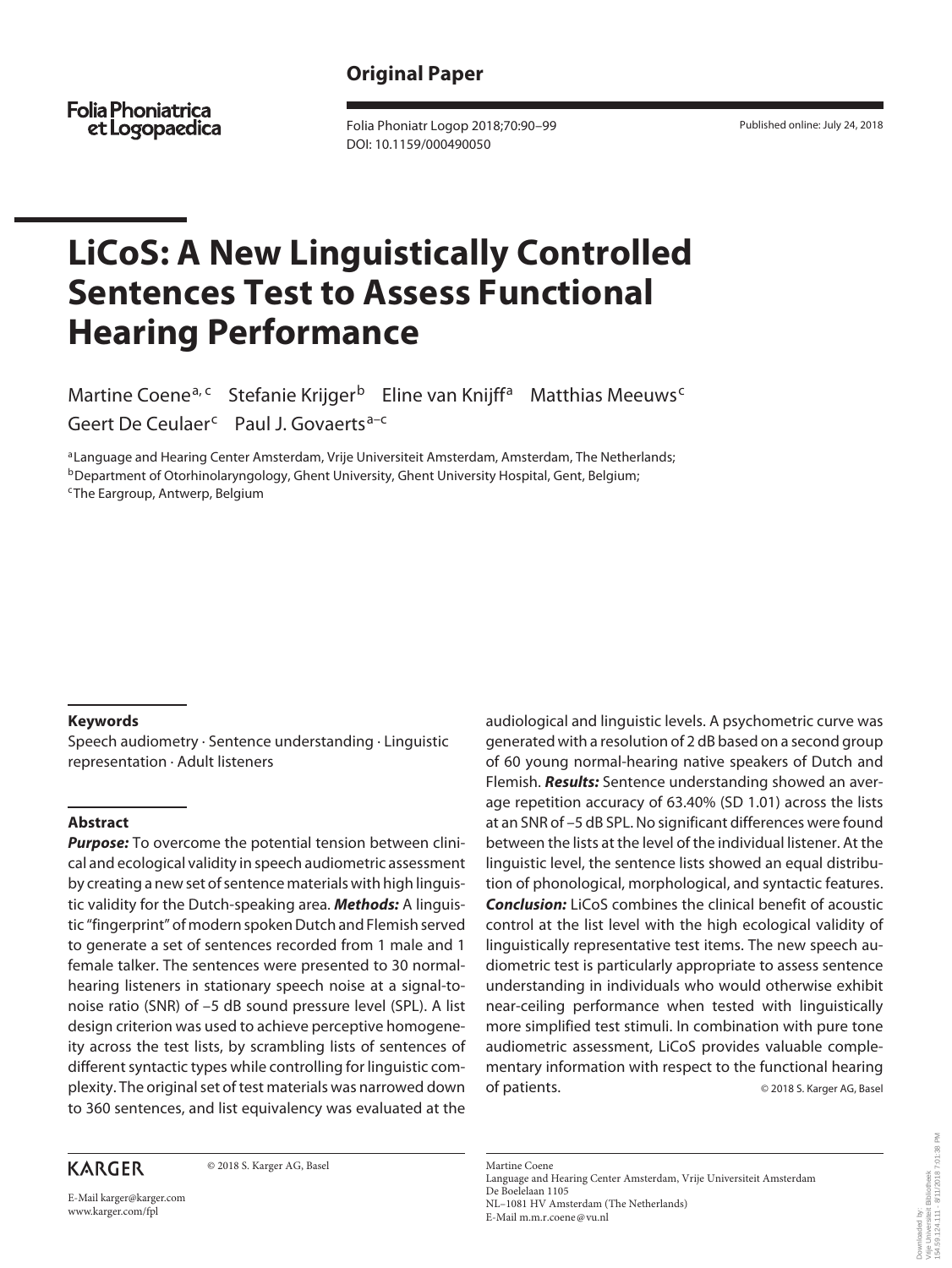## **Introduction**

# *Speech Audiometry as a Measure of Functional Hearing Performance*

To ensure that those who need hearing devices obtain and use them to a maximum benefit, the development and constitution of adequate hearing assessment and rehabilitation programs should meet the challenges that current populations with a hearing impairment are facing in daily communication. As oral communication is a social skill that heavily relies on the ability to hear and understand speech, pure tone audiometric results are therefore ideally complemented by speech audiometric testing.

A critical analysis of existing speech audiometric assessment materials for the Dutch- and Flemish-speaking area [1] has revealed that although existing speech audiometric sentence tests are without any doubt useful components of the diagnostic audiological test battery (see, for instance, the "VU Amsterdam sentence test" [2, 3] and LIST [4]), they are not very representative of the speech that patients are confronted with in day-to-day listening situations.

As it has been shown that one of the main reasons for the nonuse or underuse of hearing aids is the user's poor benefit and listening experience in real-life communication situations [5], there is an increasing interest in the ecological validity of hearing tests that can be used in clinical audiological practice.

#### *Why Linguistic Balancing Matters*

An important feature of modern speech audiometric tests is that they seek to achieve a high comparability of sentence lists by controlling for acoustic information, i.e., test lists are compiled in such a way that in normal-hearing listeners, the variation between each of them in terms of speech reception thresholds (SRTs) – expressed as the hearing level at which a performance level of 50% correctly repeated speech items is reached – is only minimal.

Importantly, research on German sentence perception tests for speech audiometry has revealed that in addition to acoustic variation, SRTs are also sensitive to linguistic parameters. Variation in syntactic structure, word frequency, and sentence ambiguity have been shown to have a consistent and systematic effect on sentence intelligibility test outcomes. For sentences that are presented in noisy conditions, linguistic complexity has a negative effect on SRTs in young listeners with normal hearing [6] and on elderly listeners with hearing loss, especially in combination with age-related cognitive decline [7]. In a similar vein, noise has been shown to have a stronger im-

LiCoS Test for Speech Audiometry Folia Phoniatr Logop 2018;70:90–99 91

pact on the processing and understanding of structurally difficult parts of the sentence than on syntactically simpler parts [8].

#### *Study Objectives*

Taken together, the combination of acoustic and linguistic features for speech perception may have important implications for speech audiometric assessment in audiological practice. Nonauditory factors such as lexical and syntactic features of the target language system may increase the cognitive demands of processing sentences in noise. In combination with hearing loss this may lead to suboptimal functional hearing in day-to-day listening situations even among patients with good speech discrimination outcomes. In this sense, the use of a balanced list of test sentences with varying degrees of syntactic complexity may provide useful information with regard to the subjective benefits of particular hearing devices for a patient.

The goal of the present study was to develop and evaluate a new set of sentence lists for the Dutch- and Flemish-speaking area that takes into account both acoustic and linguistic parameters that might affect speech audiometric outcomes. In addition, our intention was to develop materials that may be used to evaluate the hearing performance of hearing-impaired individuals in communicative settings that are representative of the modern Dutch language as it is used in daily communication. This implies that the sentences should be as close as possible to genuine conversational speech, and as such be uttered at a normal speaking rate. Against this background of ecological validity, linguistic control is ideally obtained by carefully balancing the lexical and grammatical complexity levels within each test list, reducing as much as possible any potentially unwanted linguistic effect on speech perception outcomes.

#### **Methods**

#### *Linguistic and Audiological Selection Criteria for Sentence Generation and Recording Principles*

During a first stage, a set of 500 sentences was created in such a way that they contain a fixed number of keywords (2 per sentence) on the basis of which sentence intelligibility was assessed. As semantic predictability is known to facilitate word recognition, all sentences were generated in such a way that they comply with the syntactic rules of modern Dutch but have very low semantic transparency, i.e., no fixed expressions have been used, nor do the 2 keywords within 1 sentence belong to the same semantic field.

Importantly, to achieve a representative yet homogeneous level of linguistic variation, each list was balanced for a large number

154.59.124.111 - 8/11/2018 7:01:38 PM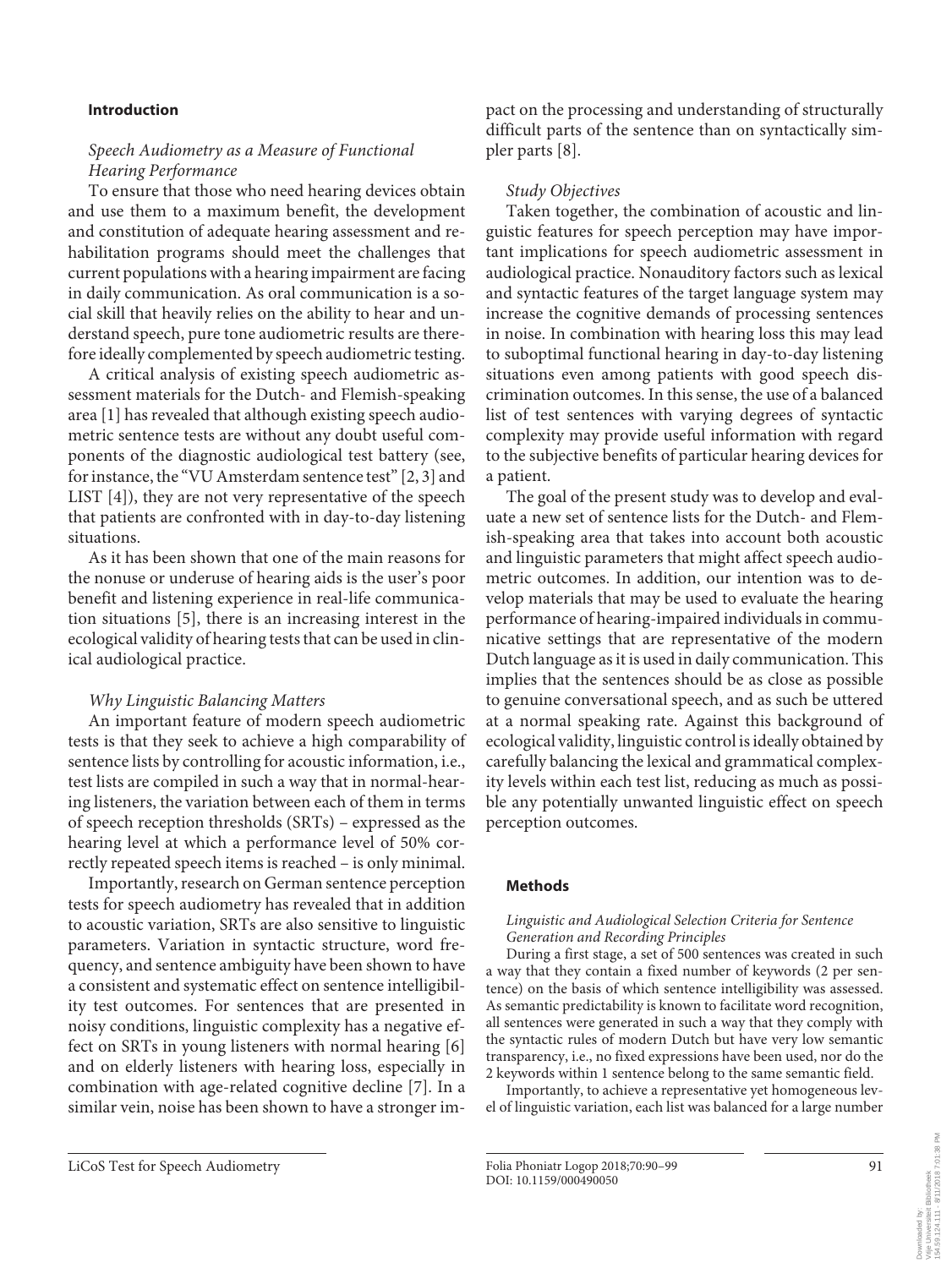of linguistic parameters covering the lexical, phonological, morphological, and syntactic components of modern spoken Dutch: *lexical balancing* consisted in selecting the keywords from a list of the 5,000 most frequently used words in Dutch based on a large reference corpus (9 million words) of contemporary Dutch as spoken in the Netherlands and Flanders by adult speakers (Corpus Gesproken Nederlands [9]); *phonemic balancing* was obtained by calculating the Euclidean distance between the normalized histograms for the initial phonemes and the phoneme bigrams of the keywords and the abovementioned reference corpus of spoken Dutch [for a detailed description of the algorithm, see 10]; and the keywords were balanced for 8 major *word classes* (adjectives, adverbs, nouns, prepositions, pronouns, quantifiers, verbs, and conjunctions), for which the relative proportion reflects the distribution found in the Dutch reference corpus.

Importantly, all sentences were also balanced for *syntactic structure*, providing a representative sample of the variation in syntactic complexity that is found in modern spoken language. Each sentence list thus covers 8 different types, ranging from syntactically "simple" main clauses (e.g., with the canonical word order *Subject-Verb-[Object]*) over clauses with "medium" complexity (e.g., with noncanonical word orders such as the ones found in passives or topic-verb constructions) to "fully complex" structures (e.g., coordinated and subordinated clauses, subject and object relatives). Again, the relative proportion of each syntactic type is in agreement with the large reference corpus of modern spoken Dutch.

All lists were further balanced with respect to the *length of the sentences*, reducing variation within one syntactic type to maximally 1 word and to 2 syllables per sentence. In a similar vein, the *length of the keywords* was also balanced, resulting in limited variation in the proportion of mono-, bi-, tri-, and quadrisyllabic words per test list.

The 500 sentences were recorded by 1 male and 1 female speaker. Recordings were done separately for Dutch (The Netherlands) and Flemish (Flanders, Belgium) native speakers, using a H2 ZOOM recorder connected to an Acer laptop computer with a Realtek High Definition Audio sound card. Signals from the microphone were captured through the Praat software [11] at a sample frequency of 44,100 Hz. The total set of recordings thus consisted of  $2 \times 500$  sentences uttered by 2 male and 2 female speakers. The male and female voices were carefully balanced across the syntactic types. The 4 speakers were trained speech-language pathologists, and their speech was evaluated by 2 independent and naive observers who judged it not to present any regional pronunciation.

The average speaking rate of the sentences was 4.5 syllables per second, a rate which is in line with the references in the literature regarding normal conversational speech [12, 13]. All sentences were uttered with a deliberately flat intonation and with no pitch accents standing out on the keywords. They were saved as unique sound files in Waveform Audio File Format (.wav).

Further acoustic balancing consisted in adjusting the root mean square level of the individual sentences to 70 dB sound pressure level (SPL). A stationary speech noise was then created by shaping a white noise according to the long-term average spectrum of the complete set of sentences using a Praat script based on code developed by Quené and van Delft [14]. A post hoc analysis showed that in agreement with the principles laid out in the ISO 8253-3 norms concerning audiometric test methods, the speech level of a single test sentence did not deviate from the average level of all sentence test items by more than ±3 dB.

#### *Sentence Selection and New List Formation*

All sentences were inserted in A§E® 2012 audiometric assessment software [15]. All correct and erroneous repetitions of the keywords within each carrier sentence were scored directly in the A§E® 2012 software program by the test administrator, a native speaker of Dutch. The sentences were presented in the abovementioned speech noise at a signal-to-noise ratio (SNR) of –5 dB in the sound field from a single loudspeaker at 0° azimuth on the horizontal axis at 1 m distance from the listener. All participants were tested in the same quiet room under similar acoustic testing conditions. Prior to testing, the noise levels of the room were checked by means of an MPAA1 T.meter.

The complete set of 500 sentences was presented to 30 listeners (8 men and 22 women with an average age of 27.2 years [SD 9.9]). For each participant, the pure tone average (PTA) at 500, 1,000, 2,000, and 4,000 Hz was first estimated for the left and the right ear following the modified Hughson-Westlake procedure [16] using an Interacoustics AS608 type 4 audiometer and Amplivox Audiocups headphones. At the group level, the average PTA was 11 dB HL (SD 2.24) for the left ear and 10.45 dB HL (SD 6.12) for the right ear. The 30 listeners were instructed to repeat what they had heard and were encouraged to guess if they had missed a word or part of a sentence. In total, the sentence repetition task thus yielded 15,000 sentence repetitions. For each sentence, a percent correct score was calculated based on  $30 \times 2$  keyword repetitions.

Based on these test results, within each syntactic type and for each speaking voice (male, female) the sentences were then sorted by percent score and outliers were removed from the test set. From the initial set of 500 sentences, 360 were retained and assigned to 12 lists containing 30 sentences each. Each list was carefully balanced based on the linguistic parameters described above, controlling for the length and syntactic structure of the carrier sentences and for the length of the keywords. In agreement with the methodology used for the development of the AzBio sentence lists for English [17], the first 12 sentences were sequentially assigned to lists 1–12 and the next 12 to lists 12–1. This was done for each syntactic type and speaking voice separately.

#### *Norm References*

Normative data were then gathered for the Flemish and Dutch listeners separately using the corresponding recordings of the sentence test. A test protocol was designed in view of generating a psychometric curve with a resolution of 2 dB based on speech repetition accuracy. The participants in this norm reference study were 60 young normal-hearing listeners who were native speakers of one of the regional variants of the Dutch language (*n* = 30 Flemish;  $n = 30$  Dutch). The inclusion criteria for participation were based on the age (between 18 and 35 years old) and the hearing threshold of the listener (PTA ≤20 dB HL for both ears).

The speech audiometric assessment then started with the presentation of one of the 12 lists, for which the intensity of the speech signal was set at 78 or 76 dB SPL (randomly distributed amongst the participants) and against a background noise with a fixed intensity level of 70 dB SPL. Speech perception performance was measured in terms of the percentage of correct sentence repetitions based on 60 keywords per list of 30 sentences (i.e., a sentence repetition accuracy of 70% indicates that 42/60 keywords were repeated correctly). For the second and successive lists, the intensity of the speech signal was increased by 4 dB and testing was continued until a 100% repetition score was obtained (i.e., 60/60 correct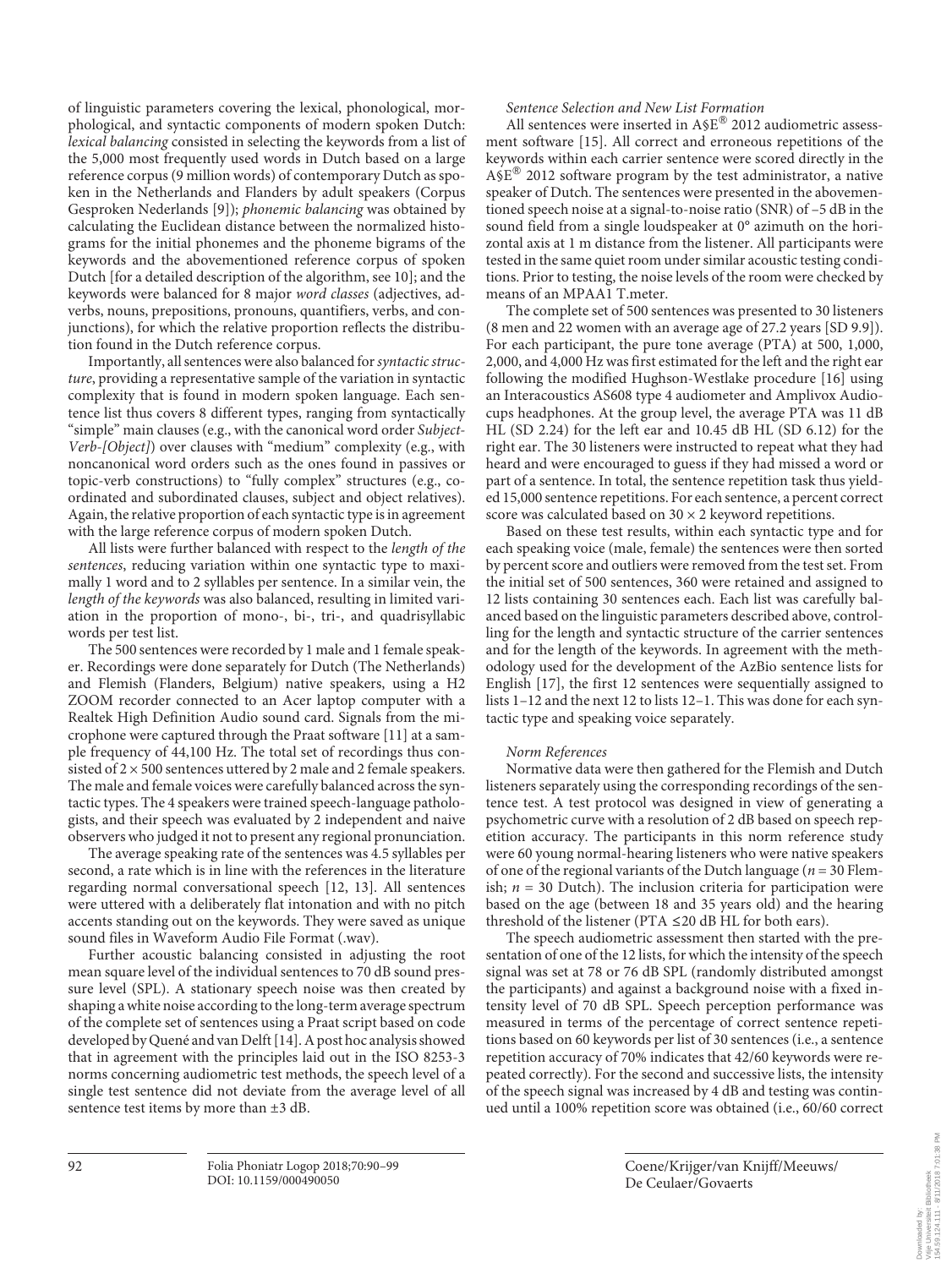keyword repetitions in a list of 30 sentences). The initial level was then decreased by 4 dB until a speech repetition accuracy of 0% was reached (i.e., 0/60 correct keyword repetitions in a list of 30 sentences).

The second part of the speech audiometric assessment consisted in a presentation of one of the 12 sentence lists in silence at an intensity level of 40 or 42 dB SPL (randomly distributed amongst the participants) and followed by a stepwise increment of 4 dB for each consecutive list until a 100% repetition score was reached. The subsequent list was presented at a decreased intensity of 4 dB. Again, the initial level was then decreased by 4 dB until 0% repetition accuracy was obtained.

As such, for each listener, a set of different values of speech repetition accuracy between 0 and 100% was obtained for both listening conditions (silence, noise).

#### **Results**

# *List Equivalency at the Level of Speech Repetition Accuracy*

A first analysis of sentence intelligibility based on the repetition accuracy showed an average correct score of 63.40% (SD 1.01) across the lists (see Table 1 for more details). The new test set of 360 sentences was further evaluated in view of the equivalency of the different lists both at the group level and at the level of the individual listeners. Firstly, the between-list variability at the group level was tested by running a one-way ANOVA with the percent correct scores for all 30 listeners per list as the dependent factor and the list number as an independent group factor. No significant difference was found between the 12 lists  $(F(11, 348) = 0.463, p = 0.969)$ , indicating an equivalency in perceptual difficulty for all lists. Secondly, a one-way within-subject ANOVA was conducted to assess the effect of list choice on the sentence repetition accuracy for each individual listener. Here also, no significant difference was found between the 12 lists (*F*(11,  $348$ ) = 0.892,  $p = 0.549$ ), implying that the different lists are of equal difficulty at the individual level as well.

#### *List Equivalency at the Language Level*

The variability in speech materials between the 12 lists was further assessed for the different linguistic parameters that were used as additional design criteria to compile the sentence test set. Firstly, the phonemic histograms of the 12 lists indicated that the phonemic distribution was similar to that of the spoken language reference corpus. The LiCoS lists exhibit an average phoneme *z*-distance of 2.08 (SD 0.29) to the reference corpus; as such, its test items may be considered to be "best phonemic exemplars" of spoken Dutch. With respect to the variation in

**Table 1.** Average percent correct scores, SDs, and 95% confidence intervals for each test list

| List | Average   |           | 95% confidence interval |             |
|------|-----------|-----------|-------------------------|-------------|
| No.  | % correct | <b>SD</b> | lower bound             | upper bound |
| 1    | 64.22     | 8.52      | 61.05                   | 67.40       |
| 2    | 63.00     | 10.40     | 59.12                   | 66.88       |
| 3    | 63.94     | 9.92      | 60.24                   | 67.65       |
| 4    | 62.56     | 8.00      | 59.57                   | 65.54       |
| 5    | 64.39     | 9.99      | 61.03                   | 67.74       |
| 6    | 65.17     | 9.17      | 61.74                   | 68.59       |
| 7    | 63.94     | 9.73      | 60.31                   | 67.58       |
| 8    | 64.06     | 9.59      | 60.48                   | 67.64       |
| 9    | 62.11     | 8.21      | 59.05                   | 65.18       |
| 10   | 62.78     | 9.77      | 59.13                   | 66.43       |
| 11   | 62.72     | 9.83      | 59.05                   | 66.39       |
| 12   | 61.94     | 7.78      | 59.04                   | 64.85       |

syntactic complexity, full list equivalency was achieved due to the fact that a fixed number of sentences of each syntactic type was included in each list in combination with a careful balancing between the male and female speaker's voices and sentence length based on the number of words within each syntactic type. The sentence test set proved to be highly homogeneous, exhibiting a very stable average length of 2 syllables (SD 0.085) for the keywords and of 11.69 syllables (SD 2.12) for the carrier sentences across all lists. An overview of the linguistic parameters for each sentence list is given in Table 2.

# *Materials for Clinical Use*

In clinical practice, there may be circumstances in which audiologists wish to perform a speech audiometric assessment based on smaller numbers of test sentences (e.g., due to lack of time or manpower on the side of the audiologist, or a reduced attention span in the case of particular groups of listeners such as elderly adults). Therefore, the 360 sentences were assigned once again to 36 lists of 10 sentences according to their repetition accuracy and in agreement with the sequential assignment principle described above. For this shortened test version, equivalency was assessed by comparing the average level of performance scores obtained from the lists with 30 sentences to the lists with only 10 sentences. A within-subject analysis of the sentence repetition outcomes of the 30 listeners as a dependent variable and the length of the sentence lists (10 sentences vs. 30 sentences) and the list number as independent variables revealed that there was no significant

154.59.124.111 - 8/11/2018 7:01:38 PM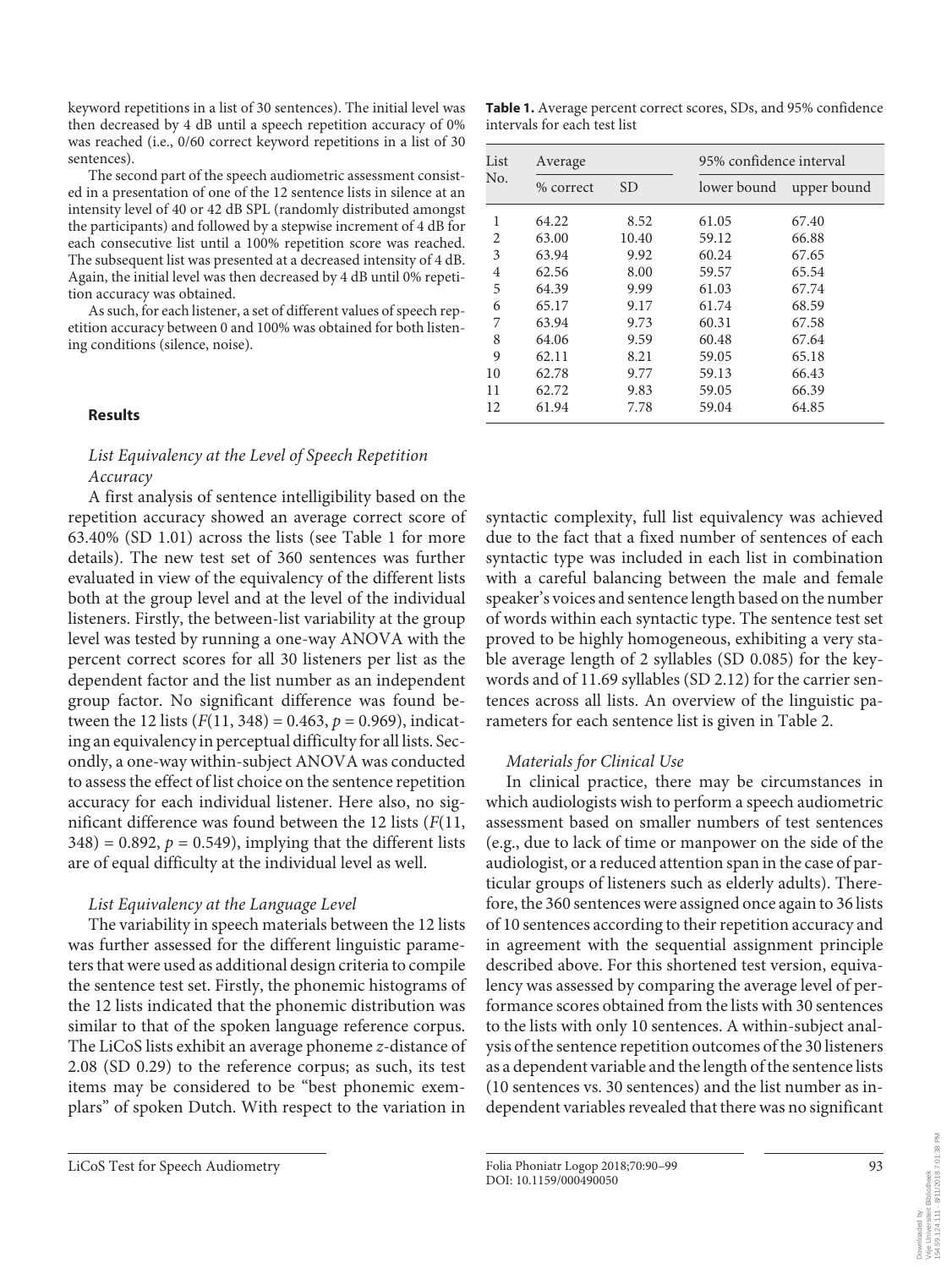**Table 2.** Linguistic parameters at the sentence list level: distribution of the syntactic types, number of words, and number of sentences per syntactic type and of the speaker voice with a representative example for each syntactic type

| Syntactic type        | Words/<br>sentence | Male<br>speaker,<br>sentences/<br>list | Female<br>speaker,<br>sentences/<br>list | Total,<br>sentences/<br>list | Example                                                                                                |
|-----------------------|--------------------|----------------------------------------|------------------------------------------|------------------------------|--------------------------------------------------------------------------------------------------------|
| Subj V Complement 7-8 |                    | 3                                      | 3                                        | 6                            | Haar partner is naar een ander stad vertrokken<br>"Her partner has left for another city"              |
| $SV_{\text{trans}}O$  | $7 - 8$            | 5                                      | 5                                        | 10                           | Hij isoleert zijn pand om geld te besparen<br>"He isolates his house to save money"                    |
| Topic Verb Subj       | $6 - 7$            | 2                                      | 1                                        | 3                            | Gisteren is de schommel kapot gegaan<br>"Yesterday the swing broke"                                    |
| Passive               | $6 - 7$            | $\mathbf{1}$                           | 2                                        | 3                            | Toetsen worden door de ouders ondertekend<br>"Tests must be signed by the parents"                     |
| Coordination          | $9 - 10$           | 1                                      | 2                                        | 3                            | We vonden het erg leuk en bleven dus langer<br>"We liked it a lot and thus stayed longer"              |
| Subordination         | $9 - 10$           | $\overline{c}$                         | 1                                        | 3                            | Hij dacht niet dat jij die tafel zou kopen<br>"He didn't think that you would buy that table"          |
| Subject relative      | $9 - 10$           | 1                                      | $\mathbf{0}$                             | 1                            | De koe die daar in de stal staat is ziek<br>"The cow that is standing in the stable over there is ill" |
| Object relative       | $9 - 10$           | $\mathbf{0}$                           | $\mathbf{1}$                             | 1                            | De broek die ik aan had, was van mijn zus<br>"The trousers that I was wearing were my sister's"        |
| Total                 |                    | 15                                     | 15                                       | 30                           |                                                                                                        |

Each list thus contains 30 sentences, 15 uttered by a male speaker and another 15 by a female speaker.

difference in hearing performance based on the length of the test list  $(F(1, 29) = 0.141, p = 0.710)$ , the list number  $(F(11, 319) = 0.281, p = 0.989)$ , or a combination of the two (length  $\times$  list  $F(11, 319) = 0.340$ ,  $p = 0.976$ ).

# *Norm Reference Curves and Speech Recognition Thresholds*

For each participant, 6–8 data points between 0 and 100% were obtained both for the silent and the speech-innoise listening condition. Together, the data points cover stimulus presentation levels with an intensity between 16 and 48 dB SPL (silence) and SNRs between –16 and +14 dB (noise).

In agreement with standard practice in norm referencing, percentile ranking scores were calculated for the different intensity levels and SNRs for Dutch and Flemish separately. The Appendix provides the full normative data description in terms of the 2.5th, the 50th, and the 97.5th percentile values for each listening condition and regional variant of the Dutch language. A sigmoid curve was fitted through these data points based on the logistic model function in (1):

$$
f\left(Int\right) = \frac{100}{1 + e^{-\alpha\left(int - Int^{\circ}\right)}},\tag{1}
$$

where *Int* represents the intensity of the test stimulus, *α* the steepness of the curve, and *Int°* the intensity level at which the sigmoid function's midpoint is reached (or the SRT at 50% correct repetitions). The percentile rankings are depicted in Figure 1. Details about the norm reference data can be found in the Appendix below.

In addition, for each listening condition and regional language variant, the average SRT and the SDs were calculated based on the individual speech identification curves obtained for each listener by applying the same logistic model function. The slope of the curve in its midpoint was calculated based on the function's first derivative, for which the equation is given in (1′):

$$
\frac{d}{dx} f(I^{\circ}) = f(I^{\circ}) \times (1 - f(I^{\circ})) \times a . \tag{1'}
$$

The resulting SRTs and slopes are given in Table 3 and the corresponding curves in Figure 2.

Coene/Krijger/van Knijff/Meeuws/ De Ceulaer/Govaerts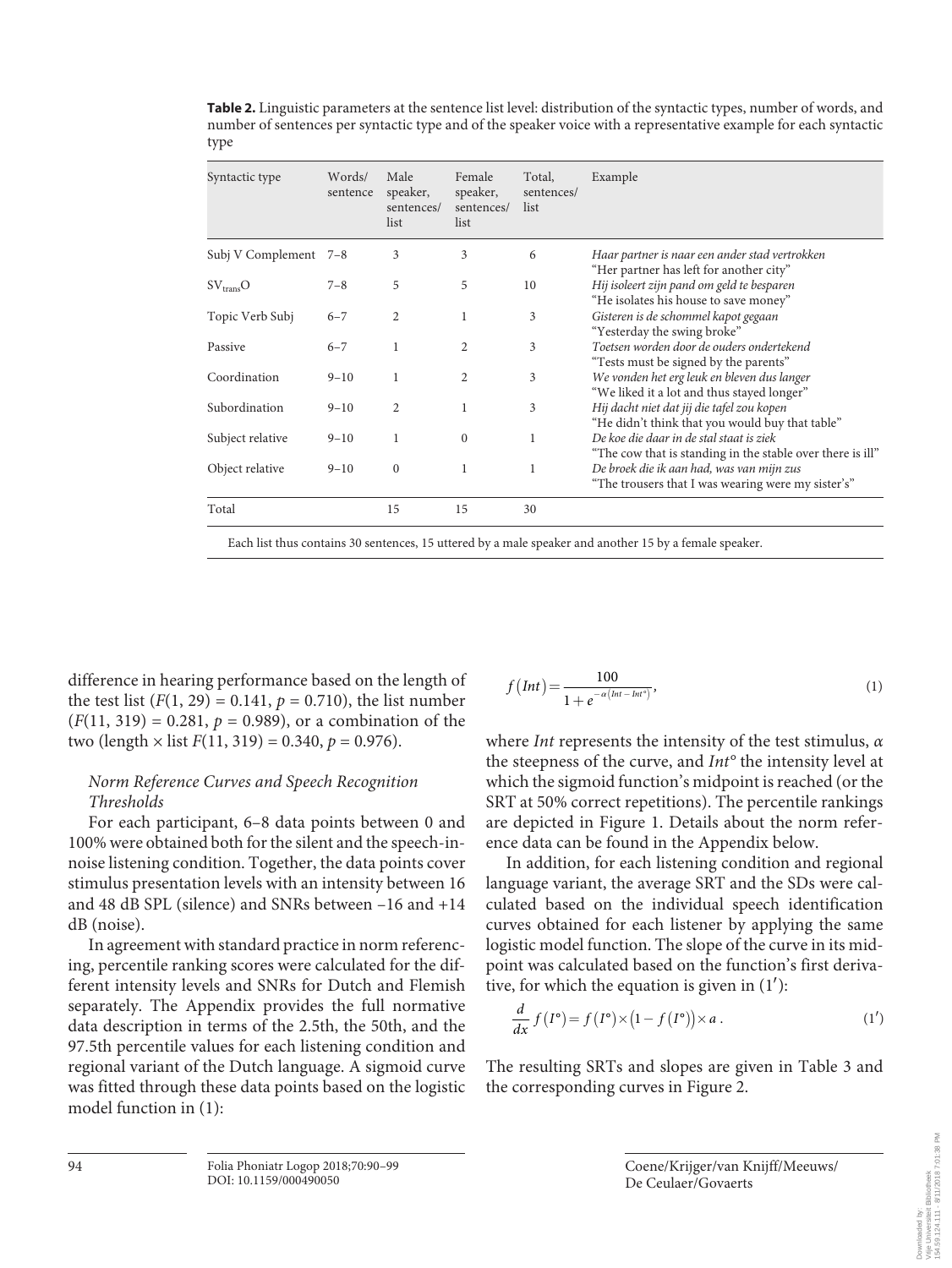

**Fig. 1.** Norm reference curves for sentence repetition accuracy depicting the 2.5th, 50th and 97.5th percentiles (P 2.5, 50, and 97.5). **a**, **b** Horizontal axes: speech stimulus intensity in quiet in dB sound pressure level (SPL). **c**, **d** Horizontal axes: intensity or signal-tonoise ratio (SNR) of the speech signal in dB SNR. **a–d** Vertical axes:

percentage of correctly repeated sentences based on 2 keywords per sentence. **a** Silence condition for Dutch listeners. **b** Silence condition for Flemish listeners. **c** Noise condition for Dutch listeners. **d** Noise condition for Flemish listeners.

## **Discussion**

Current sentence test materials for the Dutch-speaking area are typically well controlled for perceptive similarity. This is generally done by reducing linguistic variation up to the level of the individual test items, e.g., by using a particular sentence type exhibiting low syntactic complexity such as the *Subject-Verb-Object* template. This type of construction represents the canonical word order of Dutch with the agent and object of a transitive verb taking up, respectively, the sentence-initial and sentence-final positions. In such prototypical constructions,

**Table 3.** Speech reception thresholds (SRTs) and curve slopes at 50% for Dutch and Flemish listeners in silence and noise conditions

| <b>SRT</b> | Dutch                                                         | Flemish                                                          |
|------------|---------------------------------------------------------------|------------------------------------------------------------------|
| Silence    | 26.76 dB SPL (SD 2.28)<br>slope at $50\% = 9.9\%$<br>(SD 1.6) | 25.77 dB SPL (SD 2.21)<br>slope at $50\% = 10.20\%$<br>(SD 2.31) |
| Noise      | $-5.05$ (SD 0.72)<br>slope at $50\% = 9.94\%$<br>$(SD1\%)$    | $-2.80$ (SD 0.73)<br>slope at $50\% = 12.90\%$<br>(SD 3.30)      |

LiCoS Test for Speech Audiometry Folia Phoniatr Logop 2018;70:90–99 95 DOI: 10.1159/000490050

154.59.124.111 - 8/11/2018 7:01:38 PM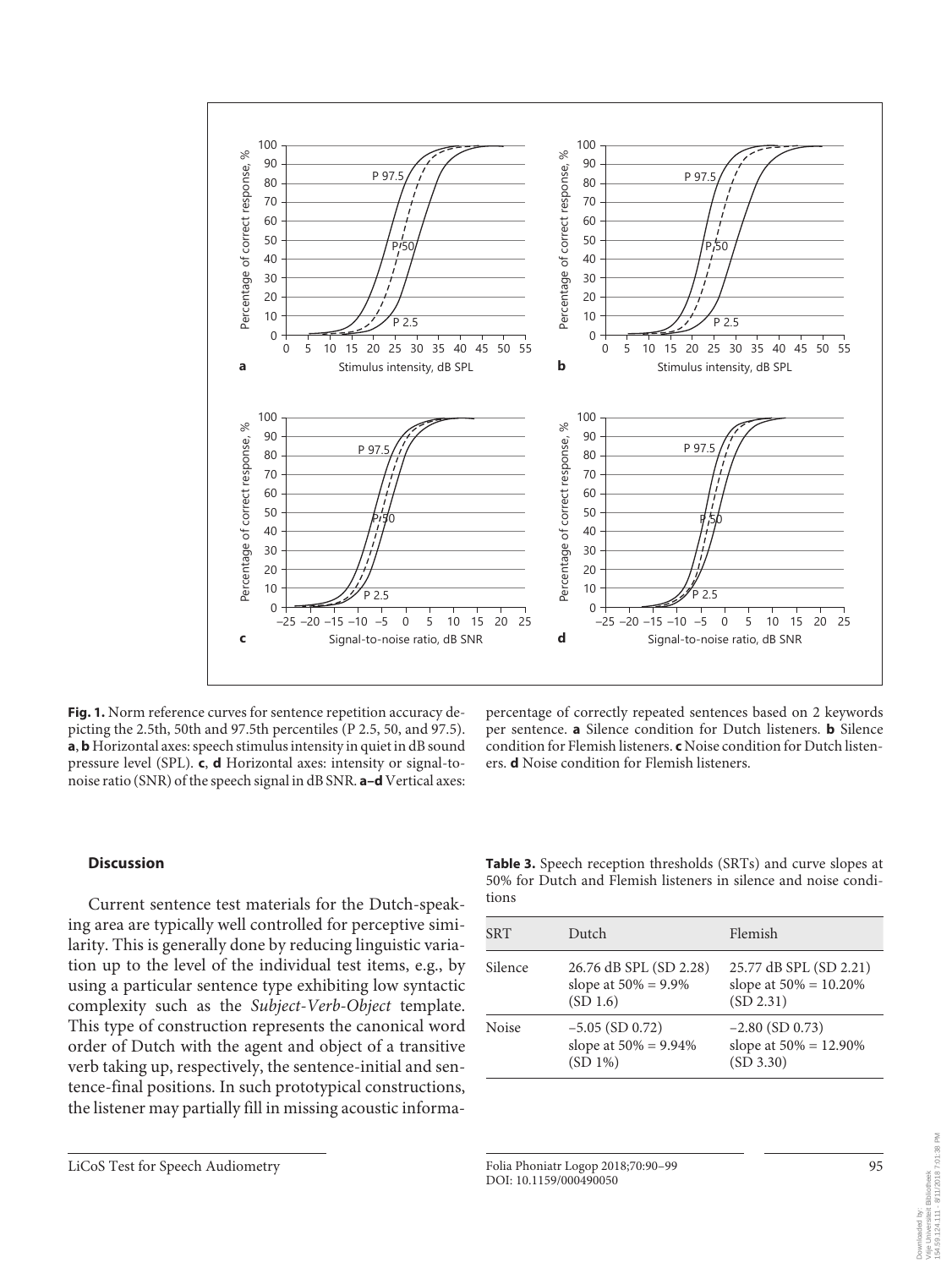

**Fig. 2.** Speech reception thresholds (SRTs) for sentence understanding in silence (**a**, **b**) and noise (**c**, **d**) listening conditions for Dutch (**a**, **c**) and Flemish (**b**, **d**) listeners. The curve represents the average of the individual listener's sentence repetition accuracy (average SRT based on individual nonlinear curve fitting; LiCoS). The dots at the curve's midpoint depict the individual listener's SRTs. **a**, **b** Horizontal axes: speech stimulus intensity in quiet in dB

sound pressure level (SPL). **c**, **d** Horizontal axes: signal-to-noise ratio (SNR) of the speech signal in dB SNR intensity or SNR of the speech signal in dB SNR. **a–d** Vertical axes: percentage of correctly repeated sentences. **a** Silence condition for Dutch listeners. **b** Silence condition for Flemish listeners. **c** Noise condition for Dutch listeners. **d** Noise condition for Flemish listeners.

tion based on syntactic predictability, e.g., by merely "guessing" the presence of the missed object of a verb based on the grammatical principle inherent in the Dutch language that transitive verbs do not allow their object to remain empty.

By ignoring such linguistic effects on sentence understanding, variation in speech audiometric outcomes may be wrongly attributed to sensory processing capacities only. Many clinics are using sentence intelligibility tests to evaluate the hearing performance of patients with a hearing impairment over time; when outcomes are based on linguistically simplified test sets, increased speech perception performance may be the result of good linguistic compensation skills, rather than genuine hearing capacities. This implies that such outcomes may potentially mask the need for further fine-tuning of hearing aids or cochlear implant speech processors. For the Germanspeaking area, these insights have led to the development of a new speech audiometric sentence test in which linguistic complexity is employed as an additional design criterion to compile sentence lists [18].

As is well known, natural conversation includes a wide variety of sentences, including complex syntactic structures that may be less supportive to speech perception and may even put a burden on auditory processing. Within our own group, we have recently reported important linguistic effects of test stimuli on hearing performance outcomes for the Dutch-speaking area [19]. Using test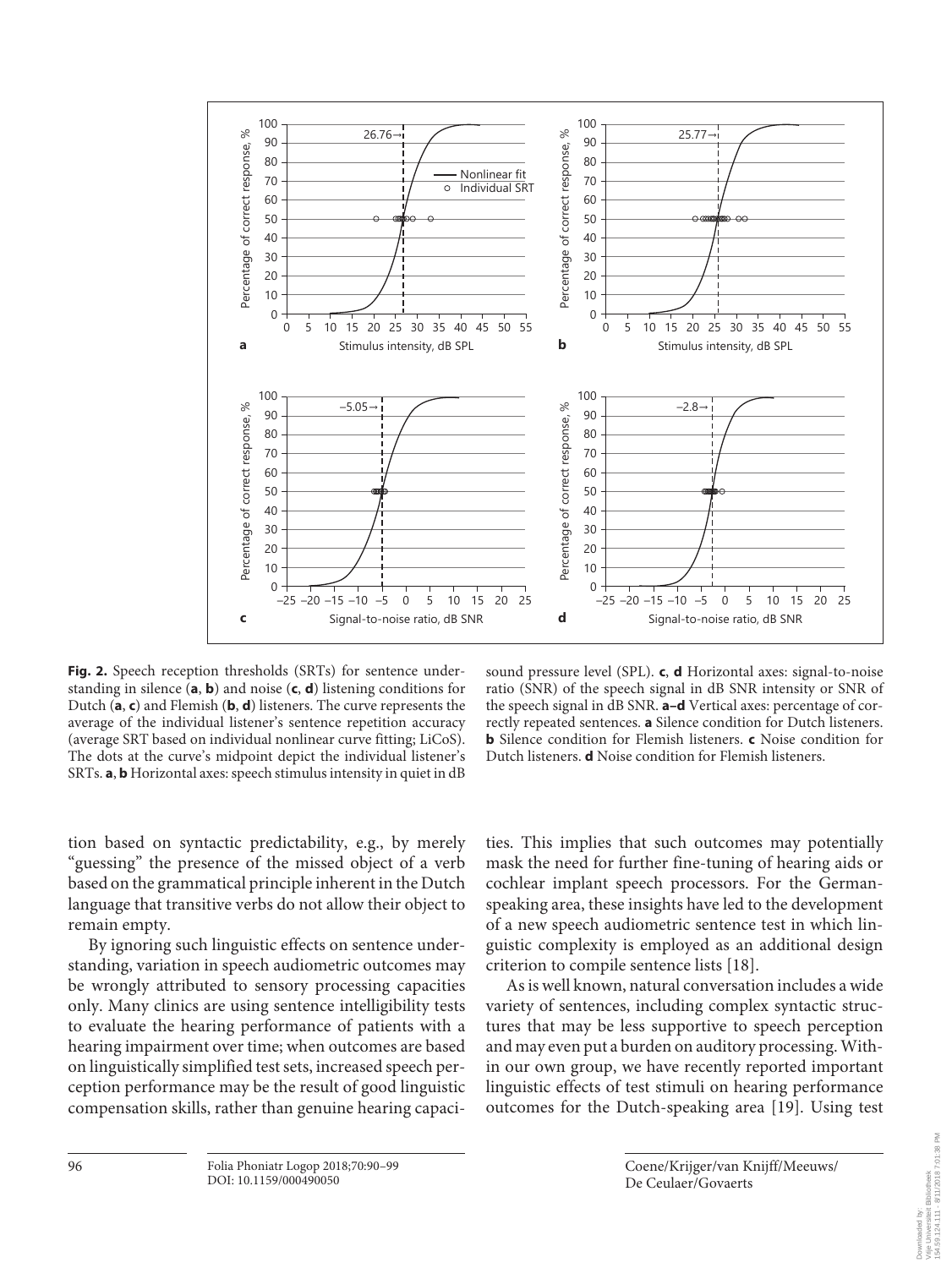sentences with varying degrees of linguistic difficulty at the morpholexical and syntactic levels, we have found that sentence repetition accuracy is significantly lower with verbs than with nouns, adjectives, or adverbs, or with syntactically more complex constructions such as passive sentences (e.g., *The document has been released into the public domain*) or object relative clauses (e.g., *I am looking for the book that I bought yesterday*) as compared to "easy" *Subject-Verb-Object* sentences.

Also, the LiCoS test sentences were deliberately recorded using a normal conversational style and speaking rate instead of a less naturalistic form of speech which is optimized for intelligibility ("hyperspeech") [20, 21]. Due to the combination of the enhanced linguistic complexity and normal speech rate of the test items, the new LiCoS test provides a highly realistic impression of the differences in day-to-day hearing functioning in oral communication. As fewer subjects will achieve maximum performance in quiet or in noise conditions, these new LiCoS sentence test materials will be particularly suited for individuals who show near-ceiling performance when tested with linguistically less challenging items such as the ones used in the existing sentence tests [2, 4].

### **Conclusions**

The main aim of this study was to overcome the potential tension between clinical and ecological validity in speech audiometric assessment by creating a new set of sentence materials for the Dutch-speaking area (Flanders, The Netherlands) estimating a listener's hearing performance in everyday listening situations. Within the limits of the ISO 8253-3 norm for speech audiometry [22], a design criterion has been used that aims to achieve homogeneity across test lists, by scrambling lists of sentences of different syntactic types while controlling for linguistic complexity at the list level. As such, in one speech audiometric test list, the clinical benefit of high acoustic-linguistic control is combined with the ecological validity of speech stimuli that are highly representative of modern spoken language.

A new sentence test set of 12 lists of 30 sentences was recorded in two standard varieties of the Dutch language spoken in the Netherlands and in Belgium (Flanders). The evaluation of the test materials in a cohort of 30 normal-hearing listeners indicated that LiCoS may serve as a valid measure of functional hearing performance. Each list is balanced for a large number of linguistic factors that cover the lexical, phonological, morphological, and syn-

LiCoS Test for Speech Audiometry Folia Phoniatr Logop 2018;70:90–99 97

tactic components of modern spoken Dutch while yielding a similar speech repetition accuracy under identical listening conditions.

Norm reference data were gathered based on another cohort of 60 normal-hearing listeners from the Netherlands and Belgium. These norm references may serve as a baseline to evaluate hearing performance in patients with a hearing impairment. Finally, the existence of a "shortened" version of LiCoS paves the way to the development of a Minimal Speech Test battery for Dutch, following the example of Spahr et al. [17] for English. Ideally, such a Minimal Speech Test battery would include a phonemic discrimination task [15], a list of CVC words [23], a digits-in-noise test [24], and 10 LiCoS sentences, providing an optimum mix of low-redundancy and highly redundant speech samples that could be used successfully to evaluate speech understanding of hearing-impaired patients in clinical audiological practice.

### **Acknowledgements**

The authors wish to thank Renske Berkmoes for her help in collecting the data from Dutch native listeners as part of an MA research project, jointly supervised at Vrije Universiteit Amsterdam by M. Coene and Paul J. Govaerts.

#### **Statement of Ethics**

Ethical approval for this study was granted by the Ethics Committee of the Faculty of Humanities at Vrije Universiteit Amsterdam (VU EC02.14). In agreement with the principles expressed in the Declaration of Helsinki, participation was voluntary, and there were no rewards, costs, or risks attached to participating. All participants provided informed consent prior to partaking in the study.

#### **Disclosure Statement**

The authors declare to have no conflicts of interest.

## **Funding Sources**

Our research has received funding from the Netherlands Organisation for Scientific Research, within the NWO Alfa Meerwaarde funding scheme (M. Coene); a PhD fellowship of the Research Foundation Flanders, FWO Vlaanderen, Belgium (S. Krijger); the Netherlands Organisation for Scientific Research (E. van Knijff); and the European Union's 7th Framework Programme for Research, Technological Development and Demonstration under the FP7-PEOPLE-2012-IAPP project "Hearing Minds," Grant Agreement No. 324401 (Paul J. Govaerts).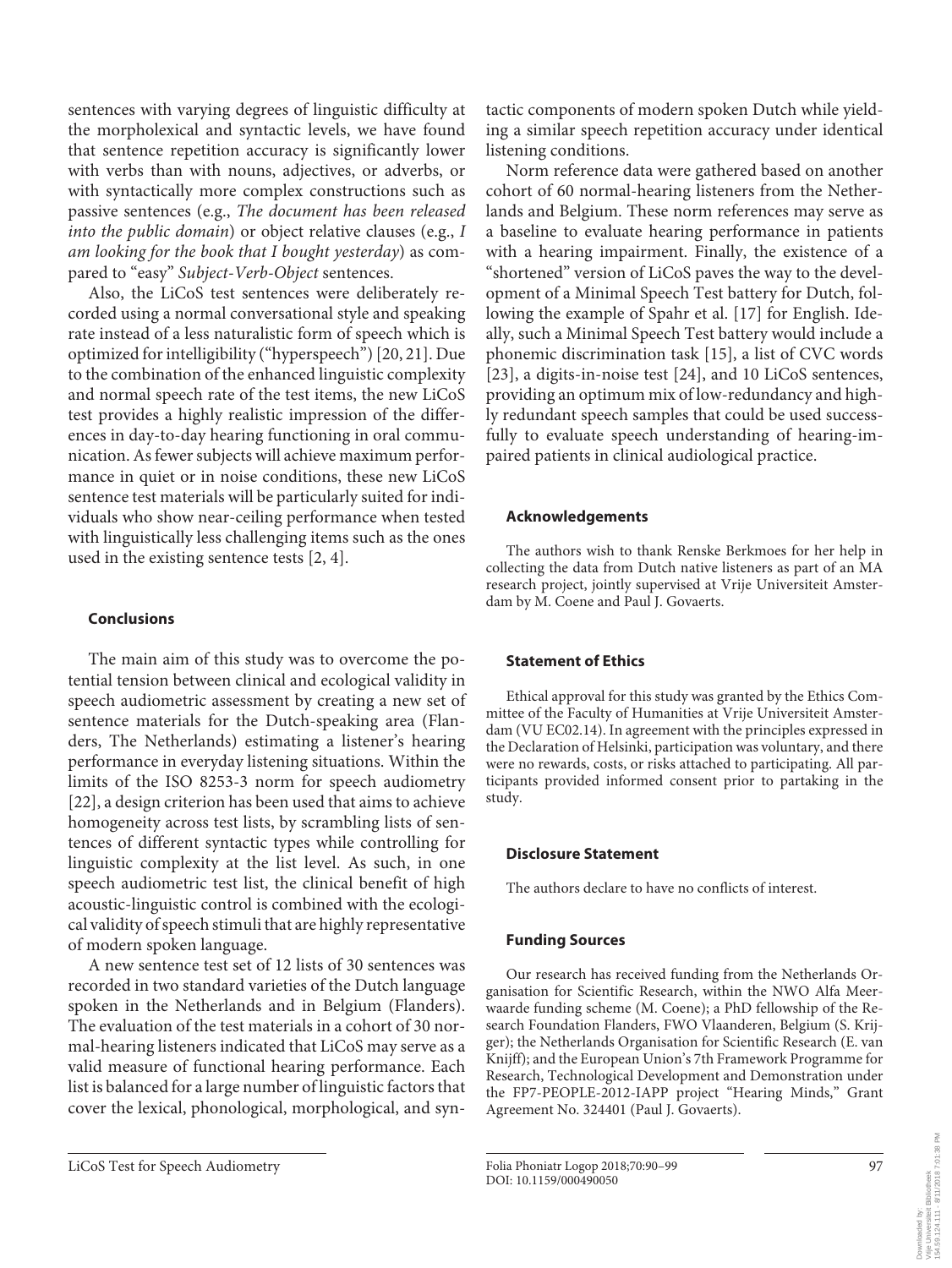|                          |                  |                                            | Percentiles Speech in Silence Dutch   |                                      |                                                                                                                                                                                                                                                                                                                                                 |                                                                                                                                                                                                                                                                                                               |                                                                                                                                                                                                                                                                                                               |                                                                                                                                                                                                                                                                                                                 |                                                                                                                                                                                                                                                                                                     |                                                                                                                                                                                                                                                                                                     |                                                                    |                                                                                                                  |                                                                                                                 |                                                                                                                                                                                                                                                                                                               |                                                                                                                                                                                                                                                                                       |                                                                                               |
|--------------------------|------------------|--------------------------------------------|---------------------------------------|--------------------------------------|-------------------------------------------------------------------------------------------------------------------------------------------------------------------------------------------------------------------------------------------------------------------------------------------------------------------------------------------------|---------------------------------------------------------------------------------------------------------------------------------------------------------------------------------------------------------------------------------------------------------------------------------------------------------------|---------------------------------------------------------------------------------------------------------------------------------------------------------------------------------------------------------------------------------------------------------------------------------------------------------------|-----------------------------------------------------------------------------------------------------------------------------------------------------------------------------------------------------------------------------------------------------------------------------------------------------------------|-----------------------------------------------------------------------------------------------------------------------------------------------------------------------------------------------------------------------------------------------------------------------------------------------------|-----------------------------------------------------------------------------------------------------------------------------------------------------------------------------------------------------------------------------------------------------------------------------------------------------|--------------------------------------------------------------------|------------------------------------------------------------------------------------------------------------------|-----------------------------------------------------------------------------------------------------------------|---------------------------------------------------------------------------------------------------------------------------------------------------------------------------------------------------------------------------------------------------------------------------------------------------------------|---------------------------------------------------------------------------------------------------------------------------------------------------------------------------------------------------------------------------------------------------------------------------------------|-----------------------------------------------------------------------------------------------|
| <b>dB</b> SPL            | $^{15}_{0.0}$    | $^{17}_{0.0}$                              | $^{0.0}_{0.0}$                        | $\overline{c}$                       | $\begin{array}{c} 23 \\ 5.0 \\ 6.4 \\ 13.0 \\ 24.0 \\ 14.0 \\ 25.0 \\ 26.0 \\ 27.0 \\ 28.0 \\ 29.0 \\ 20.0 \\ 20.0 \\ 20.0 \\ 25.0 \\ 28.0 \\ 29.0 \\ 20.0 \\ 20.0 \\ 20.0 \\ 20.0 \\ 20.0 \\ 20.0 \\ 20.0 \\ 20.0 \\ 20.0 \\ 20.0 \\ 20.0 \\ 20.0 \\ 20.0 \\ 20.0 \\ 20.0 \\ 20.0 \\ 20.0 \\ 20.0 \\ 20.0 \\ $                                 | $\begin{array}{c} 13.9 \\ 18.9 \\ 19.7 \\ 19.8 \\ 10.9 \\ 11.9 \\ 13.9 \\ 14.9 \\ 15.9 \\ 16.9 \\ 17.9 \\ 19.9 \\ 19.9 \\ 19.9 \\ 19.9 \\ 19.9 \\ 19.9 \\ 19.9 \\ 19.9 \\ 19.9 \\ 19.9 \\ 19.9 \\ 19.9 \\ 19.9 \\ 19.9 \\ 19.9 \\ 19.9 \\ 19.9 \\ 19.9 \\ 19.9 \\ 19.9 \\ 19.9 \\ 19.9 \\ 19.9 \\ 19.9 \\ 19$ |                                                                                                                                                                                                                                                                                                               | $\begin{array}{c} 29 \\ 200 \\ 53.5 \\ 55.5 \\ 65.7 \\ 73.0 \\ 73.0 \\ 73.0 \\ 73.0 \\ 73.0 \\ 73.0 \\ 73.0 \\ 73.0 \\ 73.0 \\ 73.0 \\ 73.0 \\ 73.0 \\ 73.0 \\ 73.0 \\ 73.0 \\ 73.0 \\ 73.0 \\ 73.0 \\ 73.0 \\ 73.0 \\ 73.0 \\ 73.0 \\ 73.0 \\ 73.0 \\ 73.0 \\ 73.0 \\ 73.0 \\ 73.0 \\ 73.0 \\ 73.0 \\ 73.0 \\$ | $\begin{array}{c} 31.7 \\ 37.0 \\ 47.0 \\ 50.0 \\ 50.0 \\ 70.0 \\ 83.0 \\ 90.0 \\ 100 \\ \end{array}$                                                                                                                                                                                               | $\begin{array}{c} 33 \\ 30.0 \\ 80.1 \\ 85.3 \\ 86.9 \\ 95.0 \\ 98.0 \\ 98.0 \\ \end{array}$                                                                                                                                                                                                        |                                                                    | $37$<br>$38.3$<br>$38.3$<br>$39.5$<br>$39.5$<br>$30.0$<br>$30.0$<br>$37$<br>$38.3$<br>$39.5$<br>$30.0$<br>$30.0$ |                                                                                                                 |                                                                                                                                                                                                                                                                                                               |                                                                                                                                                                                                                                                                                       |                                                                                               |
| min                      |                  |                                            |                                       | 0.0<br>0.0                           |                                                                                                                                                                                                                                                                                                                                                 |                                                                                                                                                                                                                                                                                                               |                                                                                                                                                                                                                                                                                                               |                                                                                                                                                                                                                                                                                                                 |                                                                                                                                                                                                                                                                                                     |                                                                                                                                                                                                                                                                                                     |                                                                    |                                                                                                                  |                                                                                                                 |                                                                                                                                                                                                                                                                                                               |                                                                                                                                                                                                                                                                                       |                                                                                               |
| P2.5<br>P16              | $\overline{0.1}$ | $38.9900$<br>$38.9900$                     | 0.4<br>2.1                            | 0.0                                  |                                                                                                                                                                                                                                                                                                                                                 |                                                                                                                                                                                                                                                                                                               |                                                                                                                                                                                                                                                                                                               |                                                                                                                                                                                                                                                                                                                 |                                                                                                                                                                                                                                                                                                     |                                                                                                                                                                                                                                                                                                     |                                                                    |                                                                                                                  |                                                                                                                 |                                                                                                                                                                                                                                                                                                               |                                                                                                                                                                                                                                                                                       |                                                                                               |
| P50                      |                  |                                            | 4.0                                   | 7.0                                  |                                                                                                                                                                                                                                                                                                                                                 |                                                                                                                                                                                                                                                                                                               |                                                                                                                                                                                                                                                                                                               |                                                                                                                                                                                                                                                                                                                 |                                                                                                                                                                                                                                                                                                     |                                                                                                                                                                                                                                                                                                     |                                                                    |                                                                                                                  |                                                                                                                 |                                                                                                                                                                                                                                                                                                               |                                                                                                                                                                                                                                                                                       |                                                                                               |
| P84                      |                  |                                            | 13.8                                  | 14.4                                 |                                                                                                                                                                                                                                                                                                                                                 |                                                                                                                                                                                                                                                                                                               |                                                                                                                                                                                                                                                                                                               |                                                                                                                                                                                                                                                                                                                 |                                                                                                                                                                                                                                                                                                     |                                                                                                                                                                                                                                                                                                     |                                                                    |                                                                                                                  |                                                                                                                 |                                                                                                                                                                                                                                                                                                               |                                                                                                                                                                                                                                                                                       |                                                                                               |
| P97.5                    | 0.5900           |                                            |                                       |                                      |                                                                                                                                                                                                                                                                                                                                                 |                                                                                                                                                                                                                                                                                                               |                                                                                                                                                                                                                                                                                                               |                                                                                                                                                                                                                                                                                                                 |                                                                                                                                                                                                                                                                                                     |                                                                                                                                                                                                                                                                                                     |                                                                    |                                                                                                                  |                                                                                                                 |                                                                                                                                                                                                                                                                                                               |                                                                                                                                                                                                                                                                                       |                                                                                               |
| max                      |                  |                                            | 27.4<br>30.0                          | 15.0<br>15.0                         |                                                                                                                                                                                                                                                                                                                                                 |                                                                                                                                                                                                                                                                                                               |                                                                                                                                                                                                                                                                                                               |                                                                                                                                                                                                                                                                                                                 |                                                                                                                                                                                                                                                                                                     |                                                                                                                                                                                                                                                                                                     |                                                                    |                                                                                                                  |                                                                                                                 |                                                                                                                                                                                                                                                                                                               |                                                                                                                                                                                                                                                                                       |                                                                                               |
|                          |                  |                                            | Percentiles Speech in Noise Dutch     |                                      |                                                                                                                                                                                                                                                                                                                                                 |                                                                                                                                                                                                                                                                                                               |                                                                                                                                                                                                                                                                                                               |                                                                                                                                                                                                                                                                                                                 |                                                                                                                                                                                                                                                                                                     |                                                                                                                                                                                                                                                                                                     |                                                                    |                                                                                                                  |                                                                                                                 |                                                                                                                                                                                                                                                                                                               |                                                                                                                                                                                                                                                                                       |                                                                                               |
| <b>SNIR</b>              | $-16$            | $-14$                                      | $-12$                                 | $-10$                                |                                                                                                                                                                                                                                                                                                                                                 |                                                                                                                                                                                                                                                                                                               |                                                                                                                                                                                                                                                                                                               |                                                                                                                                                                                                                                                                                                                 |                                                                                                                                                                                                                                                                                                     |                                                                                                                                                                                                                                                                                                     |                                                                    |                                                                                                                  |                                                                                                                 |                                                                                                                                                                                                                                                                                                               |                                                                                                                                                                                                                                                                                       |                                                                                               |
| min                      | 0.0              | 0.0                                        | 0.0                                   | 0.0                                  |                                                                                                                                                                                                                                                                                                                                                 |                                                                                                                                                                                                                                                                                                               |                                                                                                                                                                                                                                                                                                               |                                                                                                                                                                                                                                                                                                                 |                                                                                                                                                                                                                                                                                                     |                                                                                                                                                                                                                                                                                                     |                                                                    |                                                                                                                  |                                                                                                                 |                                                                                                                                                                                                                                                                                                               |                                                                                                                                                                                                                                                                                       |                                                                                               |
| P2.5                     | $_{0.0}^{0.0}$   | 0.0                                        | 0.0                                   | $2.\overline{5}$<br>8.5              | $-8$<br>17.0<br>17.13.0<br>18.0<br>20.0<br>30.0                                                                                                                                                                                                                                                                                                 |                                                                                                                                                                                                                                                                                                               | 49.8986688688                                                                                                                                                                                                                                                                                                 |                                                                                                                                                                                                                                                                                                                 |                                                                                                                                                                                                                                                                                                     | $\begin{array}{c} 28.08 \\ 26.08 \\ 28.08 \\ 28.08 \\ 29.08 \\ 29.08 \\ 29.08 \\ 29.08 \\ 29.08 \\ 29.08 \\ 29.08 \\ 29.08 \\ 29.08 \\ 29.08 \\ 29.08 \\ 29.08 \\ 29.08 \\ 29.08 \\ 29.08 \\ 29.08 \\ 29.08 \\ 29.08 \\ 29.08 \\ 29.08 \\ 29.08 \\ 29.08 \\ 29.08 \\ 29.08 \\ 29.08 \\ 29.08 \\ 29$ | $40.45$<br>$92.45$<br>$95.5$<br>$95.5$                             |                                                                                                                  |                                                                                                                 |                                                                                                                                                                                                                                                                                                               |                                                                                                                                                                                                                                                                                       |                                                                                               |
| P16                      |                  |                                            | 2.0                                   |                                      |                                                                                                                                                                                                                                                                                                                                                 |                                                                                                                                                                                                                                                                                                               |                                                                                                                                                                                                                                                                                                               |                                                                                                                                                                                                                                                                                                                 |                                                                                                                                                                                                                                                                                                     |                                                                                                                                                                                                                                                                                                     |                                                                    |                                                                                                                  |                                                                                                                 |                                                                                                                                                                                                                                                                                                               |                                                                                                                                                                                                                                                                                       |                                                                                               |
| P50                      | 0.0              | 0.0                                        | 3.0                                   | $13.0$<br>$17.8$<br>$20.6$<br>$22.0$ |                                                                                                                                                                                                                                                                                                                                                 |                                                                                                                                                                                                                                                                                                               |                                                                                                                                                                                                                                                                                                               |                                                                                                                                                                                                                                                                                                                 |                                                                                                                                                                                                                                                                                                     |                                                                                                                                                                                                                                                                                                     |                                                                    |                                                                                                                  |                                                                                                                 |                                                                                                                                                                                                                                                                                                               |                                                                                                                                                                                                                                                                                       |                                                                                               |
| P84                      | $_{0.0}^{0.0}$   | 3.0000000                                  | 7.8                                   |                                      |                                                                                                                                                                                                                                                                                                                                                 |                                                                                                                                                                                                                                                                                                               |                                                                                                                                                                                                                                                                                                               |                                                                                                                                                                                                                                                                                                                 |                                                                                                                                                                                                                                                                                                     |                                                                                                                                                                                                                                                                                                     | 99.5<br>100.0<br>100.0                                             |                                                                                                                  |                                                                                                                 |                                                                                                                                                                                                                                                                                                               |                                                                                                                                                                                                                                                                                       |                                                                                               |
| P97.5                    |                  |                                            | $9.3$<br>10.0                         |                                      |                                                                                                                                                                                                                                                                                                                                                 |                                                                                                                                                                                                                                                                                                               |                                                                                                                                                                                                                                                                                                               |                                                                                                                                                                                                                                                                                                                 |                                                                                                                                                                                                                                                                                                     |                                                                                                                                                                                                                                                                                                     |                                                                    |                                                                                                                  |                                                                                                                 |                                                                                                                                                                                                                                                                                                               |                                                                                                                                                                                                                                                                                       |                                                                                               |
| max                      | 0.0              |                                            |                                       |                                      |                                                                                                                                                                                                                                                                                                                                                 |                                                                                                                                                                                                                                                                                                               |                                                                                                                                                                                                                                                                                                               |                                                                                                                                                                                                                                                                                                                 |                                                                                                                                                                                                                                                                                                     |                                                                                                                                                                                                                                                                                                     |                                                                    |                                                                                                                  |                                                                                                                 |                                                                                                                                                                                                                                                                                                               |                                                                                                                                                                                                                                                                                       |                                                                                               |
|                          |                  |                                            | Percentiles Speech in Silence Flemish |                                      |                                                                                                                                                                                                                                                                                                                                                 |                                                                                                                                                                                                                                                                                                               |                                                                                                                                                                                                                                                                                                               |                                                                                                                                                                                                                                                                                                                 |                                                                                                                                                                                                                                                                                                     |                                                                                                                                                                                                                                                                                                     |                                                                    |                                                                                                                  |                                                                                                                 |                                                                                                                                                                                                                                                                                                               |                                                                                                                                                                                                                                                                                       |                                                                                               |
| <b>URSBL</b>             | $\overline{16}$  | 18                                         | $\overline{c}$                        | 22                                   |                                                                                                                                                                                                                                                                                                                                                 |                                                                                                                                                                                                                                                                                                               |                                                                                                                                                                                                                                                                                                               |                                                                                                                                                                                                                                                                                                                 |                                                                                                                                                                                                                                                                                                     |                                                                                                                                                                                                                                                                                                     |                                                                    | 38                                                                                                               | $\mathfrak{g}$                                                                                                  |                                                                                                                                                                                                                                                                                                               | $\frac{9}{4}$                                                                                                                                                                                                                                                                         |                                                                                               |
| min                      | 0.0              | 0.0                                        | $_{0.0}^{0.0}$                        | $0.0$<br>2.6                         |                                                                                                                                                                                                                                                                                                                                                 |                                                                                                                                                                                                                                                                                                               |                                                                                                                                                                                                                                                                                                               |                                                                                                                                                                                                                                                                                                                 |                                                                                                                                                                                                                                                                                                     |                                                                                                                                                                                                                                                                                                     |                                                                    |                                                                                                                  |                                                                                                                 |                                                                                                                                                                                                                                                                                                               |                                                                                                                                                                                                                                                                                       |                                                                                               |
| P <sub>2.5</sub>         |                  |                                            |                                       |                                      |                                                                                                                                                                                                                                                                                                                                                 |                                                                                                                                                                                                                                                                                                               |                                                                                                                                                                                                                                                                                                               |                                                                                                                                                                                                                                                                                                                 |                                                                                                                                                                                                                                                                                                     |                                                                                                                                                                                                                                                                                                     |                                                                    |                                                                                                                  |                                                                                                                 |                                                                                                                                                                                                                                                                                                               |                                                                                                                                                                                                                                                                                       |                                                                                               |
| P16                      |                  | $0.0\,$                                    | 1.5                                   | 8.8                                  |                                                                                                                                                                                                                                                                                                                                                 |                                                                                                                                                                                                                                                                                                               |                                                                                                                                                                                                                                                                                                               |                                                                                                                                                                                                                                                                                                                 |                                                                                                                                                                                                                                                                                                     |                                                                                                                                                                                                                                                                                                     |                                                                    |                                                                                                                  |                                                                                                                 |                                                                                                                                                                                                                                                                                                               |                                                                                                                                                                                                                                                                                       |                                                                                               |
| P50                      |                  | 0.0                                        | 7.0                                   | 19.0                                 |                                                                                                                                                                                                                                                                                                                                                 |                                                                                                                                                                                                                                                                                                               |                                                                                                                                                                                                                                                                                                               |                                                                                                                                                                                                                                                                                                                 |                                                                                                                                                                                                                                                                                                     |                                                                                                                                                                                                                                                                                                     |                                                                    |                                                                                                                  |                                                                                                                 |                                                                                                                                                                                                                                                                                                               |                                                                                                                                                                                                                                                                                       |                                                                                               |
| P84                      |                  |                                            | 24.6                                  | 34.6                                 |                                                                                                                                                                                                                                                                                                                                                 |                                                                                                                                                                                                                                                                                                               |                                                                                                                                                                                                                                                                                                               |                                                                                                                                                                                                                                                                                                                 |                                                                                                                                                                                                                                                                                                     |                                                                                                                                                                                                                                                                                                     |                                                                    |                                                                                                                  |                                                                                                                 |                                                                                                                                                                                                                                                                                                               |                                                                                                                                                                                                                                                                                       |                                                                                               |
| P97.5<br>max             | 000800<br>00100  | $\begin{array}{c} 8.5 \\ 10.0 \end{array}$ | 27.0                                  | 52.1<br>57.0                         |                                                                                                                                                                                                                                                                                                                                                 | $\begin{array}{c} 26 \\ 12.0 \\ 15.5 \\ 36.1 \\ 17.0 \\ 20.0 \\ 11.0 \\ 20.0 \\ 20.0 \\ 20.0 \\ 20.0 \\ 20.0 \\ 20.0 \\ 20.0 \\ 20.0 \\ 20.0 \\ 20.0 \\ 20.0 \\ 20.0 \\ 20.0 \\ 20.0 \\ 20.0 \\ 20.0 \\ 20.0 \\ 20.0 \\ 20.0 \\ 20.0 \\ 20.0 \\ 20.0 \\ 20.0 \\ 20.0 \\ 20.0 \\ 20.0 \\ 20.0 \\ 20.0 \\ 20.0$ | $\begin{array}{c} 28 \\ 28.0 \\ 28.6 \\ 29.7 \\ 20.9 \\ 20.0 \\ 20.0 \\ 20.0 \\ 20.0 \\ 20.0 \\ 20.0 \\ 20.0 \\ 20.0 \\ 20.0 \\ 20.0 \\ 20.0 \\ 20.0 \\ 20.0 \\ 20.0 \\ 20.0 \\ 20.0 \\ 20.0 \\ 20.0 \\ 20.0 \\ 20.0 \\ 20.0 \\ 20.0 \\ 20.0 \\ 20.0 \\ 20.0 \\ 20.0 \\ 20.0 \\ 20.0 \\ 20.0 \\ 20.0 \\ 20.0$ |                                                                                                                                                                                                                                                                                                                 | $\begin{array}{c} 32.08 \\ 33.08 \\ 53.19 \\ 64.08 \\ 75.09 \\ 80.09 \\ 75.09 \\ 80.09 \\ 98.09 \\ 98.09 \\ 98.09 \\ 98.09 \\ 98.09 \\ 98.09 \\ 98.09 \\ 98.09 \\ 98.09 \\ 98.09 \\ 98.09 \\ 98.09 \\ 98.09 \\ 98.09 \\ 98.09 \\ 98.09 \\ 98.09 \\ 98.09 \\ 98.09 \\ 98.09 \\ 98.09 \\ 98.09 \\ 98$ |                                                                                                                                                                                                                                                                                                     |                                                                    |                                                                                                                  | 85.0<br>87.5<br>87.2<br>95.2<br>100.0<br>100.0<br>100.0                                                         | $\begin{array}{c} 42 \\ 90.0 \\ 90.0 \\ 90.0 \\ 1000 \\ 1000 \\ 1000 \\ 1000 \\ 1000 \\ 1000 \\ 1000 \\ 1000 \\ 1000 \\ 1000 \\ 1000 \\ 1000 \\ 1000 \\ 1000 \\ 1000 \\ 1000 \\ 1000 \\ 1000 \\ 1000 \\ 1000 \\ 1000 \\ 1000 \\ 1000 \\ 1000 \\ 1000 \\ 1000 \\ 1000 \\ 1000 \\ 1000 \\ 1000 \\ 1000 \\ 1000$ | $\begin{array}{l} 1\,00.0 \\ 1\,00.0 \\ 1\,00.0 \\ 1\,00.0 \\ 1\,00.0 \\ 1\,00.0 \\ 1\,00.0 \\ 1\,00.0 \\ 1\,00.0 \\ 1\,00.0 \\ 1\,00.0 \\ 1\,00.0 \\ 1\,00.0 \\ 1\,00.0 \\ 1\,00.0 \\ 1\,00.0 \\ 1\,00.0 \\ 1\,00.0 \\ 1\,00.0 \\ 1\,00.0 \\ 1\,00.0 \\ 1\,00.0 \\ 1\,00.0 \\ 1\,00$ | $\begin{array}{r} 48 \\ 400.0 \\ 0000 \\ 0000 \\ 0000 \\ 0000 \\ 0000 \\ 0000 \\ \end{array}$ |
|                          |                  |                                            |                                       |                                      |                                                                                                                                                                                                                                                                                                                                                 |                                                                                                                                                                                                                                                                                                               |                                                                                                                                                                                                                                                                                                               |                                                                                                                                                                                                                                                                                                                 |                                                                                                                                                                                                                                                                                                     |                                                                                                                                                                                                                                                                                                     |                                                                    |                                                                                                                  |                                                                                                                 |                                                                                                                                                                                                                                                                                                               |                                                                                                                                                                                                                                                                                       |                                                                                               |
|                          |                  |                                            | Percentiles Speech in Noise Flemish   |                                      |                                                                                                                                                                                                                                                                                                                                                 |                                                                                                                                                                                                                                                                                                               |                                                                                                                                                                                                                                                                                                               |                                                                                                                                                                                                                                                                                                                 |                                                                                                                                                                                                                                                                                                     |                                                                                                                                                                                                                                                                                                     |                                                                    |                                                                                                                  |                                                                                                                 |                                                                                                                                                                                                                                                                                                               |                                                                                                                                                                                                                                                                                       |                                                                                               |
| <b>SNIR</b>              |                  | $-10$                                      |                                       | $\widetilde{\phantom{0}}$            |                                                                                                                                                                                                                                                                                                                                                 |                                                                                                                                                                                                                                                                                                               |                                                                                                                                                                                                                                                                                                               |                                                                                                                                                                                                                                                                                                                 |                                                                                                                                                                                                                                                                                                     |                                                                                                                                                                                                                                                                                                     |                                                                    | $\approx$                                                                                                        |                                                                                                                 |                                                                                                                                                                                                                                                                                                               |                                                                                                                                                                                                                                                                                       |                                                                                               |
| min                      | $\frac{12}{0.0}$ | 0.0                                        | $\frac{8}{6}$                         | 0.0                                  |                                                                                                                                                                                                                                                                                                                                                 |                                                                                                                                                                                                                                                                                                               |                                                                                                                                                                                                                                                                                                               |                                                                                                                                                                                                                                                                                                                 |                                                                                                                                                                                                                                                                                                     |                                                                                                                                                                                                                                                                                                     |                                                                    |                                                                                                                  |                                                                                                                 |                                                                                                                                                                                                                                                                                                               |                                                                                                                                                                                                                                                                                       |                                                                                               |
| P2.5                     | 0.0              |                                            | 0.5                                   | 0.0                                  |                                                                                                                                                                                                                                                                                                                                                 |                                                                                                                                                                                                                                                                                                               |                                                                                                                                                                                                                                                                                                               |                                                                                                                                                                                                                                                                                                                 |                                                                                                                                                                                                                                                                                                     |                                                                                                                                                                                                                                                                                                     |                                                                    |                                                                                                                  |                                                                                                                 |                                                                                                                                                                                                                                                                                                               |                                                                                                                                                                                                                                                                                       |                                                                                               |
| P16                      |                  |                                            |                                       | 0.0                                  |                                                                                                                                                                                                                                                                                                                                                 |                                                                                                                                                                                                                                                                                                               |                                                                                                                                                                                                                                                                                                               |                                                                                                                                                                                                                                                                                                                 |                                                                                                                                                                                                                                                                                                     |                                                                                                                                                                                                                                                                                                     |                                                                    |                                                                                                                  |                                                                                                                 |                                                                                                                                                                                                                                                                                                               |                                                                                                                                                                                                                                                                                       |                                                                                               |
| P50                      | 0.0              |                                            | $7.0\,$                               |                                      |                                                                                                                                                                                                                                                                                                                                                 |                                                                                                                                                                                                                                                                                                               |                                                                                                                                                                                                                                                                                                               |                                                                                                                                                                                                                                                                                                                 |                                                                                                                                                                                                                                                                                                     |                                                                                                                                                                                                                                                                                                     |                                                                    |                                                                                                                  |                                                                                                                 |                                                                                                                                                                                                                                                                                                               |                                                                                                                                                                                                                                                                                       |                                                                                               |
| P84                      | 0.1              | 0000110                                    | 8.0                                   | 15.0<br>25.4<br>27.0<br>27.0         | $\begin{array}{c}\n 40.75 \\  - 20.75 \\  20.75 \\  - 20.75 \\  - 20.75 \\  - 20.75 \\  - 20.75 \\  - 20.75 \\  - 20.75 \\  - 20.75 \\  - 20.75 \\  - 20.75 \\  - 20.75 \\  - 20.75 \\  - 20.75 \\  - 20.75 \\  - 20.75 \\  - 20.75 \\  - 20.75 \\  - 20.75 \\  - 20.75 \\  - 20.75 \\  - 20.75 \\  - 20.75 \\  - 20.75 \\  - 20.75 \\  - 20.7$ | $\begin{array}{c} 10.00000 \\ -0.000000 \\ -0.000000 \\ -0.000000 \\ -0.000000 \\ -0.000000 \\ -0.000000 \\ -0.000000 \\ -0.000000 \\ -0.000000 \\ -0.000000 \\ -0.000000 \\ -0.000000 \\ -0.000000 \\ -0.000000 \\ -0.000000 \\ -0.000000 \\ -0.000000 \\ -0.000000 \\ -0.000000 \\ -0.000000 \\ -0.$        |                                                                                                                                                                                                                                                                                                               | $\begin{array}{c} 2800 \\ 20000 \\ 20000 \\ 20000 \\ 20000 \\ 20000 \\ 20000 \\ 20000 \\ 20000 \\ 20000 \\ 20000 \\ 20000 \\ 20000 \\ 20000 \\ 20000 \\ 20000 \\ 20000 \\ 20000 \\ 20000 \\ 20000 \\ 20000 \\ 20000 \\ 20000 \\ 20000 \\ 20000 \\ 20000 \\ 20000 \\ 20000 \\ 20000 \\ 20000 \\ 200$             |                                                                                                                                                                                                                                                                                                     |                                                                                                                                                                                                                                                                                                     | 8<br>95.7<br>95.7<br>95.7<br>95.7<br>95.0<br>90.0<br>00.0<br>100.0 | 95.0<br>95.0<br>98.0<br>100.0<br>100.0<br>100.0                                                                  | $\begin{array}{l} 100.0 \\ 100.0 \\ 100.0 \\ 100.0 \\ 100.0 \\ 100.0 \\ 100.0 \\ 100.0 \\ 100.0 \\ \end{array}$ |                                                                                                                                                                                                                                                                                                               |                                                                                                                                                                                                                                                                                       |                                                                                               |
| $_{\rm max}^{\rm 197.5}$ | $1.7$<br>2.0     |                                            | 15.1<br>17.0                          |                                      |                                                                                                                                                                                                                                                                                                                                                 |                                                                                                                                                                                                                                                                                                               |                                                                                                                                                                                                                                                                                                               |                                                                                                                                                                                                                                                                                                                 |                                                                                                                                                                                                                                                                                                     |                                                                                                                                                                                                                                                                                                     |                                                                    |                                                                                                                  |                                                                                                                 |                                                                                                                                                                                                                                                                                                               |                                                                                                                                                                                                                                                                                       |                                                                                               |
|                          |                  |                                            |                                       |                                      |                                                                                                                                                                                                                                                                                                                                                 |                                                                                                                                                                                                                                                                                                               |                                                                                                                                                                                                                                                                                                               |                                                                                                                                                                                                                                                                                                                 |                                                                                                                                                                                                                                                                                                     |                                                                                                                                                                                                                                                                                                     |                                                                    |                                                                                                                  |                                                                                                                 |                                                                                                                                                                                                                                                                                                               |                                                                                                                                                                                                                                                                                       |                                                                                               |

Norm Reference Data for LiCoS in Silence and in Noise for Dutch and Flemish *Norm Reference Data for LiCoS in Silence and in Noise for Dutch and Flemish*

98 Folia Phoniatr Logop 2018;70:90–99 DOI: 10.1159/000490050

Coene/Krijger/van Knijff/Meeuws/ De Ceulaer/Govaerts

**Appendix**